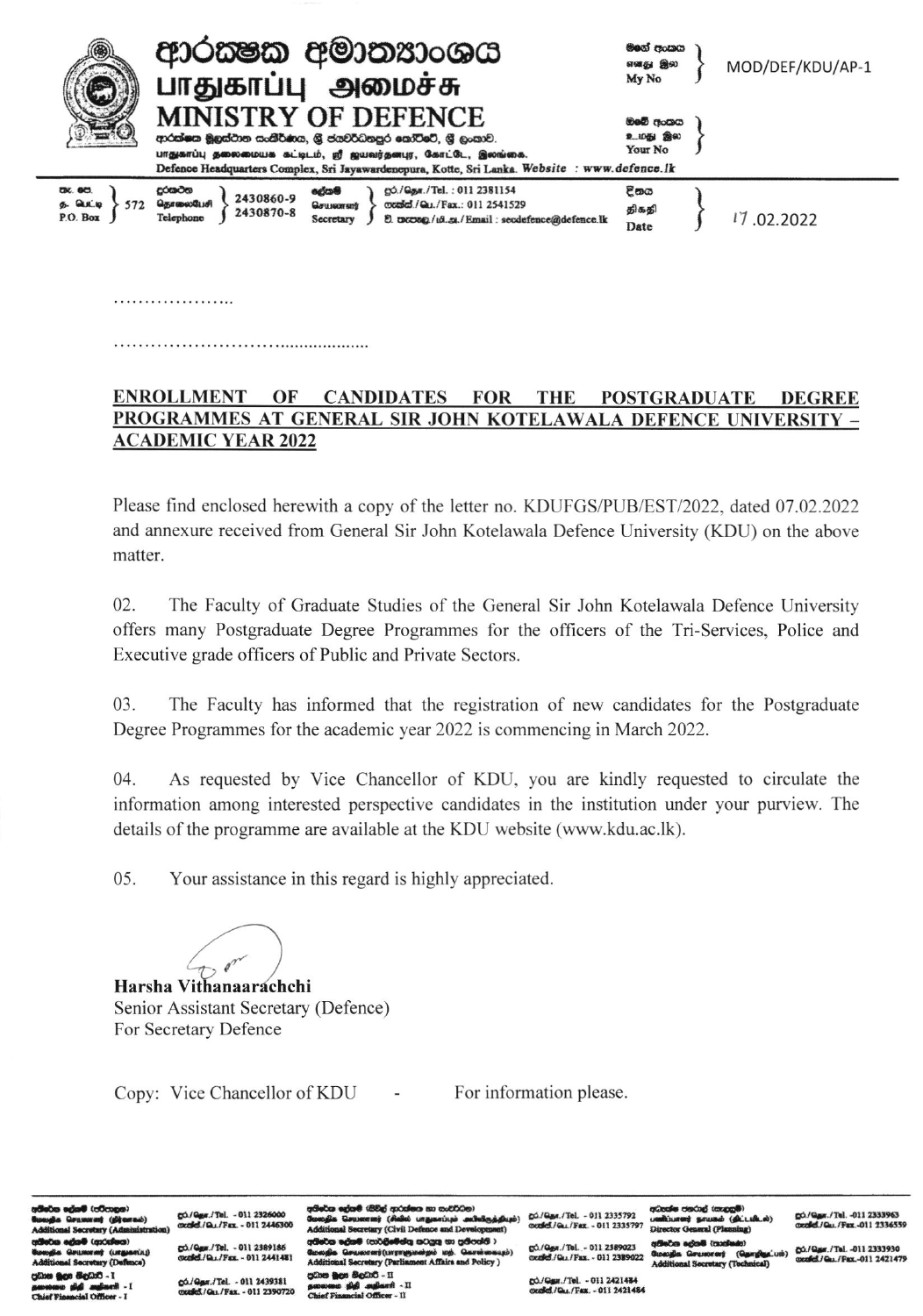ජෙනරාල් ශුිමත් ජෝන් කොතලාවල ආරකෂක විශ්වවිද, හලය ஜெனரல் சேர் ஜோன் கொத்தலாவல பாதுகாப்புப் பல்கலைக்கழகம் General Sir ]ohn Kotelawala Defence University

 $TAP$   $DBER/70879$ 

| රත්මලාන 10390,<br>ශී ලංකා.                                                                  | இரத்மலானை 10390, இலங்கை. |               | Ratmalana 10390, Sri Lanka.                            |
|---------------------------------------------------------------------------------------------|--------------------------|---------------|--------------------------------------------------------|
| දුරකථන<br>+94-112632028<br>தொலைபேசி<br>+94-112638656<br>Telephone<br>+94-112622995          | ෆැක්ස්<br>பெக்ஸ்<br>Fax  | +94-112605160 | : www.kdu.ac.lk<br>Web<br>E-mail: kdudefence@kdu.ac.lk |
|                                                                                             | $-36 - 1$                |               | Faculty of Graduate Studies                            |
|                                                                                             |                          | Telephone     | : 0112632419                                           |
| KDU/FGS/PUB/EST/2022()                                                                      |                          | E-mail        | : $fgs(\hat{\alpha})$ kdu.ac.lk                        |
| The Secretary<br>Ministry of Defence<br>Defence Headquarters Complex<br>Sri Jayawardenepura | Def                      |               |                                                        |
| <b>KOTTE</b>                                                                                |                          | February 2022 |                                                        |

## PROGRAMMES AT GENERAL SIR JOHN KOTELAWALA DEFENCE UNIVERSITY \_ ACADEMIC YEAR 2022 ENROLLMENT OF CANDIDATES FOR THE POSTGRADUATE DEGREE

1. Faculty of Graduate Studies of General Sir John Kotelawala Defence University offers many Postgraduate Degree Programmes for officers of the Tri-Services, Police and the Executive grade officers of Public and Private Sectors. The overall goal of FGS at KDU is to develop and enhance the capabilities of researchers possessing originality and ingenuity to conduct pioneering researches at the frontlines of different disciplines. Further, FGS transforms postgraduate candidates to be more research oriented. ensuring that they meet the needs of the industrial sectorand society contributing significantly to the national development.

2. The Postgraduate Degree programmes are conducted during weekends for the convenience of the students to follou the courses without compromising their duties in respective fields. Accordingly, the Faculty will commence the registration of new candidates for following Postgraduate Degree Programmes for the Academic year 2022 by the end of March 2022:

- Master of Philosophy / Doctor of Philosophy Programme a
- MSc in Management Programme  $h$ .
- MBA in Logistics Management Programme c
- MBA in E-Governance Programme d.

r€i 2Oho